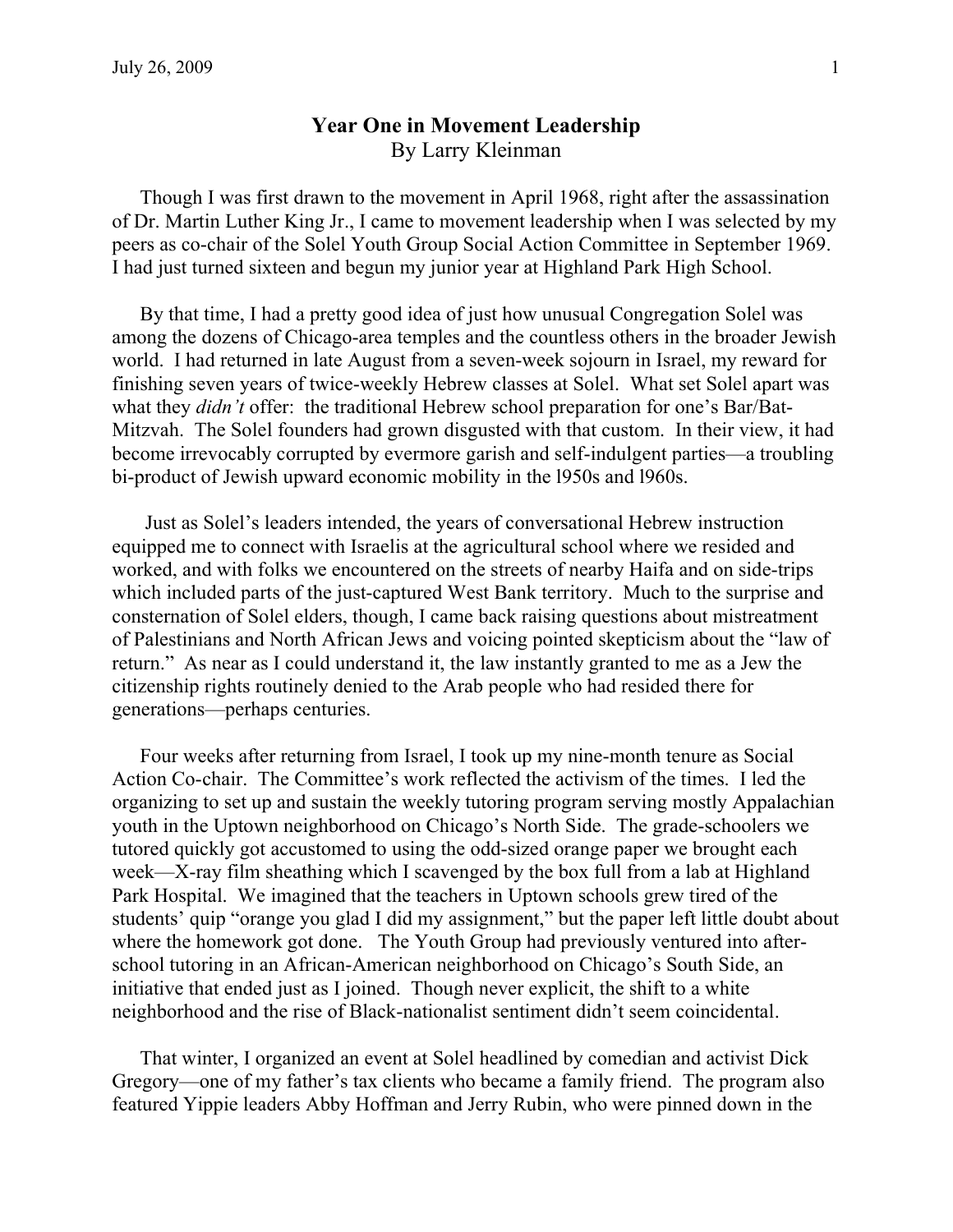Chicago-area for months standing trial in federal court. They were two of the "Chicago Eight" defendants charged with conspiracy to incite the "riots" outside the Democratic Party's August 1968 convention. The Solel event attracted hundreds, including, uncharacteristically, some Youth Group leaders' parents. They cringed—as we cheered—when Jerry lived up to his reputation for clowning by reprising his "tipping of the wig" and revealed his clean-shaven head. It was stunt he had debuted in the courtroom, one of many that earned him contempt of court citations by Judge Julius Hoffman.

I co-led the Highland Park High School walk-out on May 7, 1970 to protest the Vietnam War and the National Guard killings at Kent State and Jackson State on May 4th of students protesting the U.S. invasion of Cambodia. The Solel Youth Group leaders figured prominently in the ad hoc organizing committee. Ellen Ettlinger—another Solelite—and I worked all night—and probably shortened our life expectancies breathing ink fumes as we mimeographed 5,000 flyers. The Temple office secretary probably figured that a case of blue paper was missing because she'd forgotten to order it. On May  $7<sup>th</sup>$ , about half of the High School's 2,500 students poured out of the main entrance and on to Vine Street for a march and rally at Sunset Park. The only non-lawenforcement adult I remember in our midst was a conservatively-dressed man in his fifties who later addressed the crowd on behalf of Businessmen Against the War.

Just days later, Youth Group leaders spent an entire weekend—day and night—at Solel, organizing and taking part in Yom H'Shoah (Holocaust Day) observances. We watched the graphic French documentary, Night and Fog, multiple times, striving to burn into our minds the cathartic images behind the mantra "never again!" Casting about for ways to visually display the Holocaust's scale, I seized on…grass seed. (Maybe I was channeling five years of lawn mowing.) The mound of seed I placed on a cardboard sheet got visitors' attention. They shifted their gaze to and from the pile and a small circle outlined in marker which contained exactly one hundred seeds. An adjacent explanation described the extrapolations used to measure out six million seeds.

In the fall of 1970, Solel Youth Group experienced an exodus of leadership. I was among a half dozen leaders positioned to become chair, but none of us stepped forward. The anti-war movement had lost steam nationally. Turn-out at protests dropped sharply, a direct result, I later concluded, of Nixon's brilliant political maneuver to institute a draft lottery on December 1, 1969. On that one night, millions of young men learned that they would escape obligatory military service because the number drawn, corresponding to their date of birth, was a "high" one—likely or certainly above the cut-off point for those to be called in the following year. Those young men—and their girlfriends, parents, and siblings—knew instantly that they were no longer in harm's way, diminishing their personal incentive to end the War.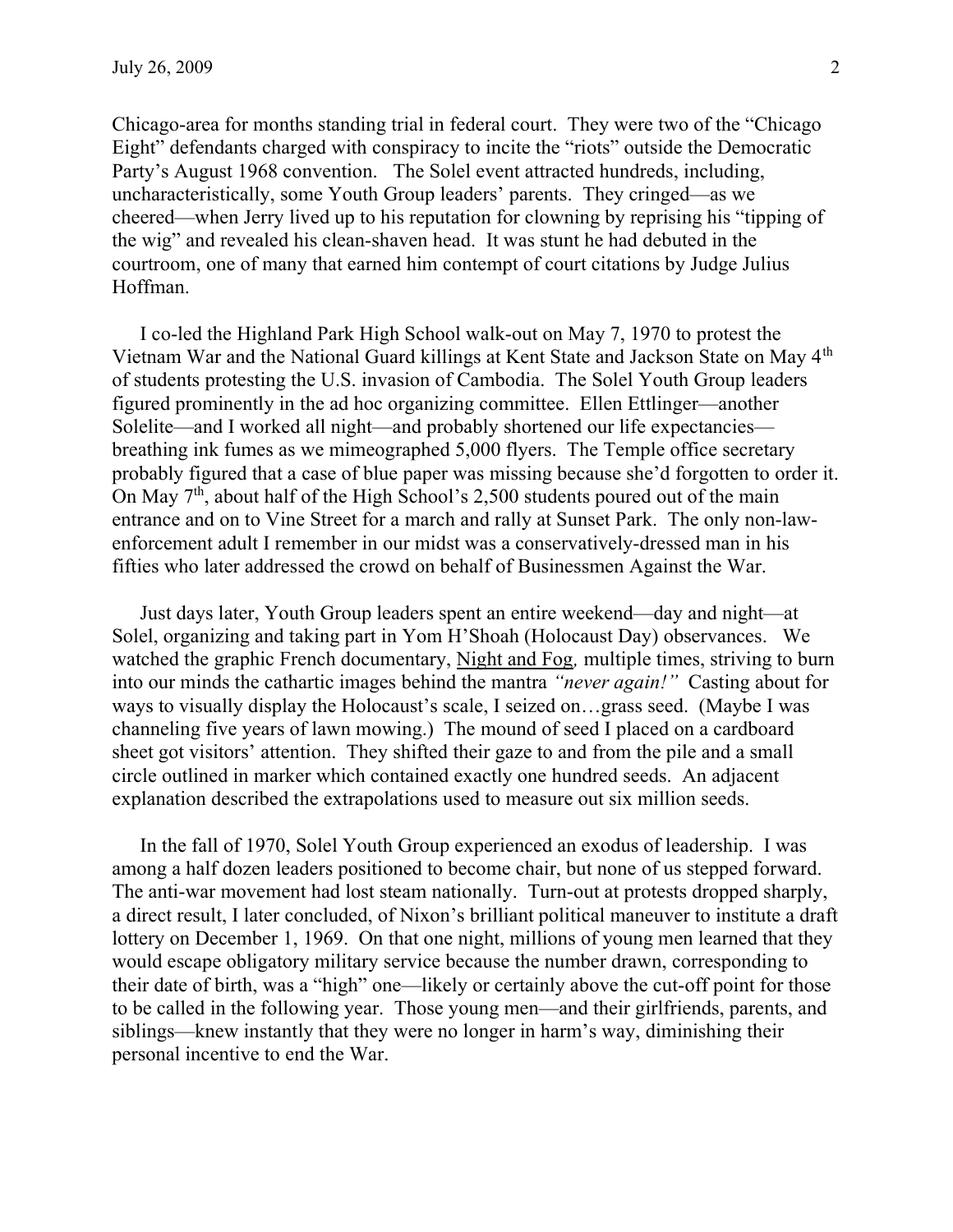The anti-war movement—and perhaps protesting in general—was somehow no longer "cool." We had relied on the movement wave to carry us and we suddenly felt socially stranded. The malaise was palpable but no one called it out. We each seemed to intuit that the energy—the flash—had faded. We could see and feel our ranks thinning. No one relished leading a shrunken following.

That fall, the last of my high school years, my leadership stalled, but my service in the movement did not. In February 1970, I had enrolled in the draft counseling training offered by the Quakers through the Midwest branch of the Central Committee for Conscientious Objection. That summer I started volunteering weekly at the one-room counseling center housed at Emanuel Congregation on Chicago's North Side. In September 1970, I co-founded the North Shore Draft Counseling Center. Decidedly home-made posters, placed along the high school hallways, announced the Center's purpose, location—Temple Solel—and hours. But with high school seniors less anxious about the waning draft threat, the Center attracted only a trickle of clients. For them, we diligently provided general information about draft registration, and we counseled the handful who wrestled with an daunting challenge: how does a Jew—universally expected to unreservedly take up arms to defend the young State of Israel—credibly claim to oppose all wars, as required to apply for conscientious objector status?

The kinds of thrills and disappointments that filled that first year have recurred in countless forms as I took on leadership roles in existing progressive organizations, like the National Lawyers Guild and Social Justice Fund Northwest, and as I co-founded new ones in Oregon, principally the Willamette Valley Immigration Project, Pineros y Campesinos Unidos del Noroeste (PCUN), the Progressive Jewish Gathering, and the Northwest Worker Justice Project. In the late 1970s, the Immigration Project immersed me in the Willamette Valley's Mexican community and its skirmishes with La Migra the Immigration and Naturalization Service. The Project organized and provided legal defense to immigrants caught in INS raids and assist the few immigrants who qualified to seek permanent legal status. In 1985, the Project birthed PCUN, Oregon's farmworker union, and I became an organizational mil usos (a "thousand uses" or more loosely, a "Jack of all trades") during PCUN's first quarter century.

What lasting imprint did co-chairing the Congregation Solel Youth Group Social Action Committee leave? Our work that year turned out to be what would become, for me a familiar kind of mix: service, study, street action, and show time. We felt the exhilaration of mass action, the bewilderment and emptiness of incomprehensible oppression, and the dismay of flagging momentum. I practiced un-self-consciousness in the presence of luminaries. I broke with conventions about my place and politics as a Jew. I put my convictions and passions into action. I negotiated and I hustled. I organized. I tried to fathom the tension between ego and mission.